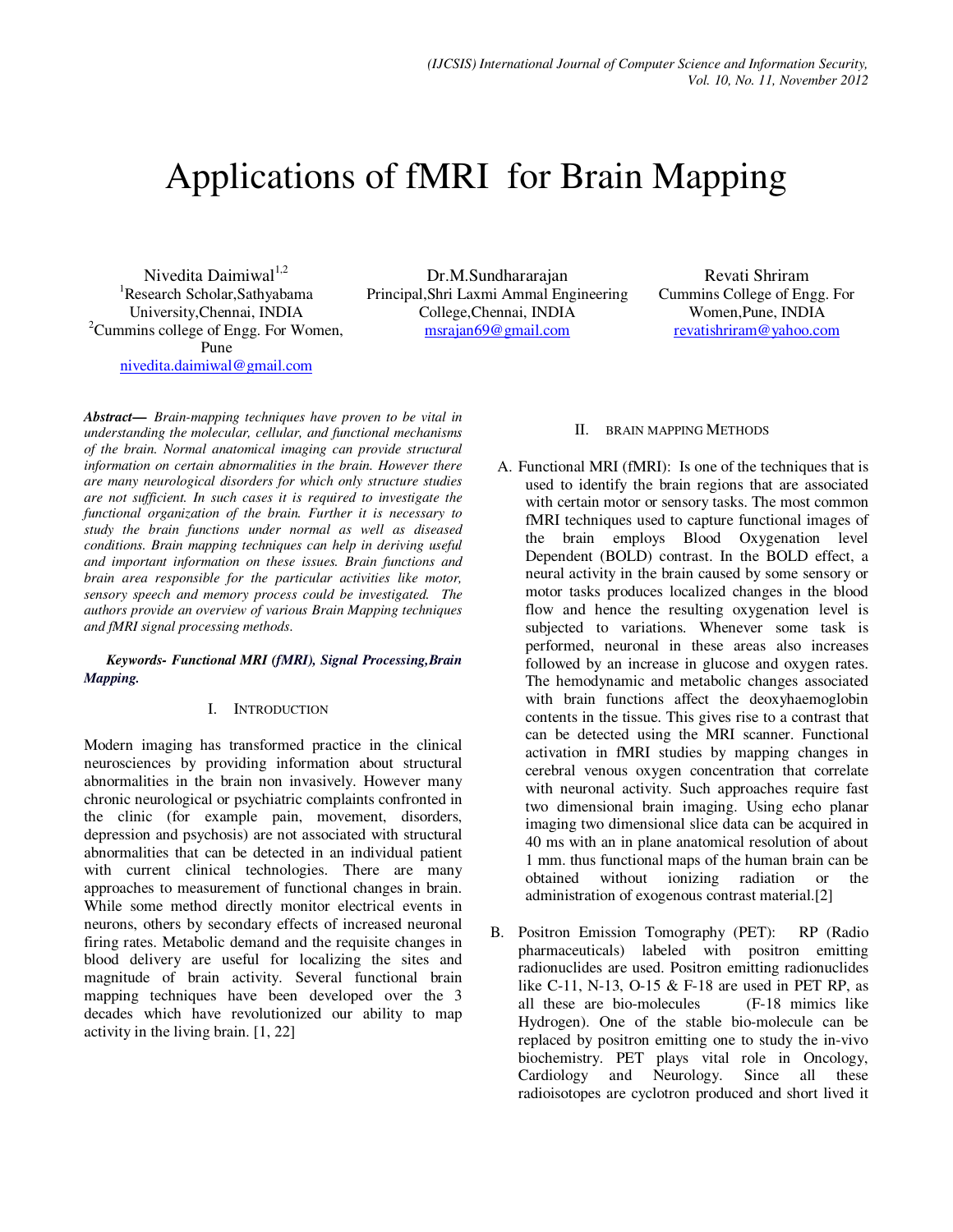is essential to have the cyclotron in the vicinity. Table 1 shows the RP used in PET.[4]

| <b>RP USED IN PET</b><br>RPT1/2(min) Energy Max (KeV)<br>Range(mm) |              |      |       |
|--------------------------------------------------------------------|--------------|------|-------|
| $F-18$                                                             | 110          | 640  | 2.39  |
| $C-11$                                                             | 20           | 960  | 4.108 |
| $N-13$                                                             | 10           | 1190 | 5.39  |
| $O-15$                                                             | $\mathbf{2}$ | 1720 | 8.2   |
|                                                                    |              |      |       |

Table 1: RP used in PET

Two 511 KeV photons, ejected at 180° apart from annihilation of positron, are used for tomographic imaging. Two scintillation detectors which are connected in coincidence circuit are placed 180° apart. The event simultaneously detected (with in 6-12 nSec) by these detector are considered as 'True' events. If two photons each generated from different annihilation process interacts with two detectors in coincidence simultaneously then they are called as ''Random'. Scattered and Random events are unwanted since they degrade the quality of image. PET is used to measure cerebral metabolism, blood flow and volume, oxygen utilization, neurotransmitter synthesis, and receptor binding. The spatial resolution of PET is approximately 5 mm/voxel. [2]

B. Single Photon Emission Tomography (SPECT): SPECT uses radiopharmaceuticals administered intravenously or by inhalation to evaluate function in human brain. These radiopharmaceuticals incorporate isotopes including xenon -133, iodine-123, technesium-99m, and others that emit single photon radiation, most typically in the form of gamma rays. SPECT techniques have a current resolution of approximately 9mm/voxel.[2]

C. Electroencephalography (EEG): The signals reflect signals reflect neuronal activity in the superficial layer of the cerebral cortex and the accompanying distortion by volume conductance within tissue and through the skull. Spatial resolution of the technique is determined by the density of electrode placements but typically is on the order of a few square centimeters at the cortical surface. [2, 3]

D. Magnetoencephalography (MEG): Takes advantage of the fact that the weak electrical fields in the brain that are detected by EEG also induce a magnetic field that can be externally measured. The extremely low magnitude of these fields requires the use of supercooled devices in rooms that are isolated from the external magnetic and electrical environment. Since magnetic rather than electrical fields are detected using MEG, distortion caused by the effects of the skull are eliminated. EEG and MEG has a temporal resolution that is in the millisecond time frame. [2, 3]

E. Optical Intrinsic Imaging Techniques: Optical imaging of intrinsic signals maps the brain by measuring intrinsic activity related changes in tissue reflectance, functional physiological changes in tissue reflectance. Functional physiological changes, such as increases in blood volume, hemoglobin oxymetry changes, and light scattering changes, result in intrinsic tissue reflectance changes that are exploited to map functional brain activity. [2]

fMRI is a non invasive method for investigating the structure and function of the brain. It has good temporal and spatial resolutions and it is therefore possible to carry out an fMRI experiment in a repetitive manner. The sensitivity that is possible with fMRI is sufficient for detecting the transient changes in the deoxyhaemoglobin content.[1]

#### III. TYPICAL FMRI EXPERIMENT

An fMRI experiment can be performed on the same 1.5 T MR scanner that is used for routine work. A fast MR imaging technique such as Echo-planar imaging (EPI) [5] is employed in order to detect the neural activity and the resulting oxygenation levels. It is important here that a single image obviously does not give any functional information. In fact, it is the variation of the image intensity levels when recorded with respect to time that contains the desired functional information. Therefore in fMRI, a number of images of the brain are recorded consecutively with respect to time in a single fMRI experiment. This is shown in figure 1. [1]



Figure 1: Sequence of Images Recorded with Respect to Time in fMRI and a Pixel Time Series [1]

fMRI is a relative technique in the sense that it compares the images taken during two different states of the task. During the ON state the subject performs some task (the activation state) where as no task is performed during OFF state (the base line state), several such cycles of activation and a baseline signal.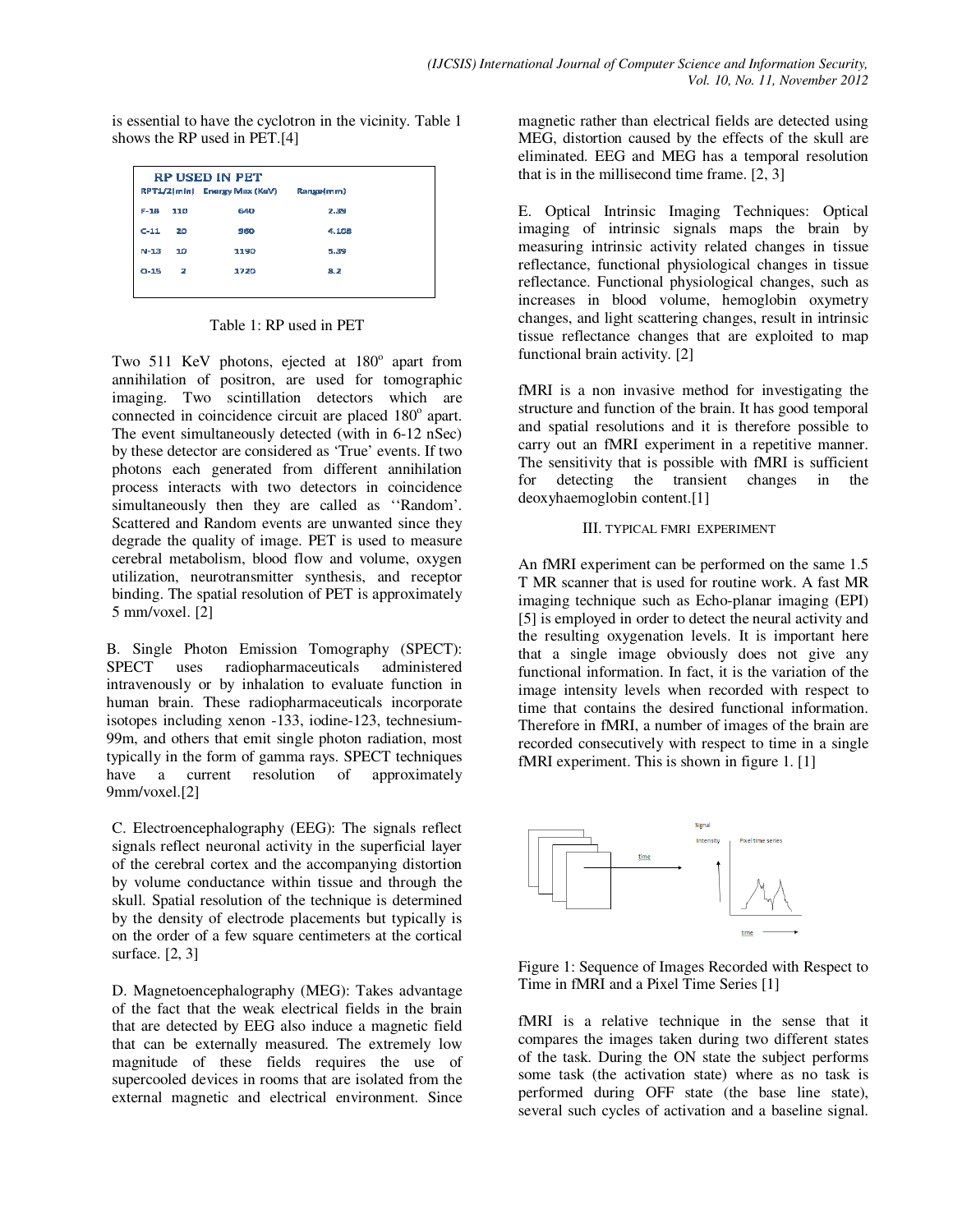Essentially the signal is determined by the difference between the intensities of the images recorded during the ON state and the intensities recorded during the OFF state. Images recorded during the activation periods and those recorded during the baseline states are then compared. Typically a mean difference image is formed and then tests for statistical significance are carried out to obtain the activation maps. Activation maps show the brain regions that are responsible for a given sensory or motor task. This provides a meaningful picture of the neural activity from the perspective of the brain function.

#### IV. FMRI SIGNAL PROCESSING METHODS

There are a number of signal processing methods useful in processing the fMRI data:

Bendettini et.al. [6] have suggested a method in 1993 that uses both time and frequency domain information also know as temporal spatial and spectral spatial representation. Temporal cross correlation function, Fourier analysis and thresholding techniques are used for data processing. After observing the cross correlation of the time series with the stimulus function, the correlation coefficient for each pixel is calculated and then mapped onto a correlation coefficient map.

In 1994, Friston et.al [7] described a linear model for the haemodynamic response present in an fMRI time series. Simple model of a linear time invariant system based on convolution. The problem was to select the haemodynamic response function so that the convolution of the stimulus function with the haemodynamic response would give the activation signal. Friston et.al [8][9] explained how to model and detect the activations in fMRI time series in 1995. Worsley and Friston described statistical parametric mapping (SPM) that uses a generalized linear model (GLM) operating at each voxel. The aim of the problem that was described in [7] was to estimate the parameter β of the linear model.

#### $x = \beta G + e$

Where x is the unsmoothed time series and e the error vector whose components are independent and normally distributed with zero mean and variance 1. This model consists of a design matrix that is common to all the voxels and set of parameter estimates that are voxel specific. The design matrix contains the information about the activation paradigm and the confounding variables. The data that is spatially smoothed using a Gaussian filter and the GLM are

fitted to each voxel. Then a t -statistic is used for detecting the significantly activated pixels.

In 1996, Bullmore et.al. Investigated statistical methods for the estimation and inference of the fMRI data [10]. They have suggested that the haemodynamic response differs from location to location and that the haemodynamic response delay is spatially varying.

In 1997, K.J Worsley [11] described a new method based on multivariate linear models that could overcome the drawbacks of the methods that used Scaled Subprofile Models (SSM), Singular Value Decomposition (SVD), Partial Least Squares (PLS) And Canonical Variates Analysis. A model that incorporates a spatially varying haemodynamic response. Use of the Discrete Fourier Transform (DFT) of fMRI time series at each voxel was made for analyzing the fMRI data set. In 1998,

Ogawa et.al [12] discussed the various aspects of characterizing the functional MRI elaborating the relation between MRI signals and neural evens. Addressing the issue of activation signal detection, Ruttiman and Unser et.al [13] in 1998, used the Discrete Wavelet Transform of the mean difference image in the spatial domain and then applied statistical analysis for obtaining the activation map. Periodicity assumption of an fMRI time series model was proposed by Babak A. Ardekani and Iwao Kanno [14] and a truncated Fourier series was used in their model.

A periodic signal detection method for fMRI data was proposed by Lars Kai Hansen, and Jan Larsen[15]. Their method used a Bayesian framework to detect periodic components in the fMRI data. Assessment of fMRI activation signal detection in the wavelet domain with different wavelets was reported by M.Desco et.al [16].A newer approach for improving the signal to noise ratio for fMRI data analysis was demonstrated by Muller et.al [17]. A hierarchical clustering analysis method was used to select a cluster of pixels to improve the signal to noise ratio.

Cluster analysis using spectral peak statistics for selecting and testing the significance of activated fMRI time series was reported in the literature by Jarmasz and Somorjai [18]. The application of periodic stimulus, power spectrum ranked independent component analysis of periodic fMRI paradigm was carried out by Mortiz et.al [19]. The fundamental frequency of the periodic stimulus was considered and hence it again resembles purely a sinusoidal based approach .Ranking of spatial ICA components by magnitude contribution at this frequency of the stimulus was used for the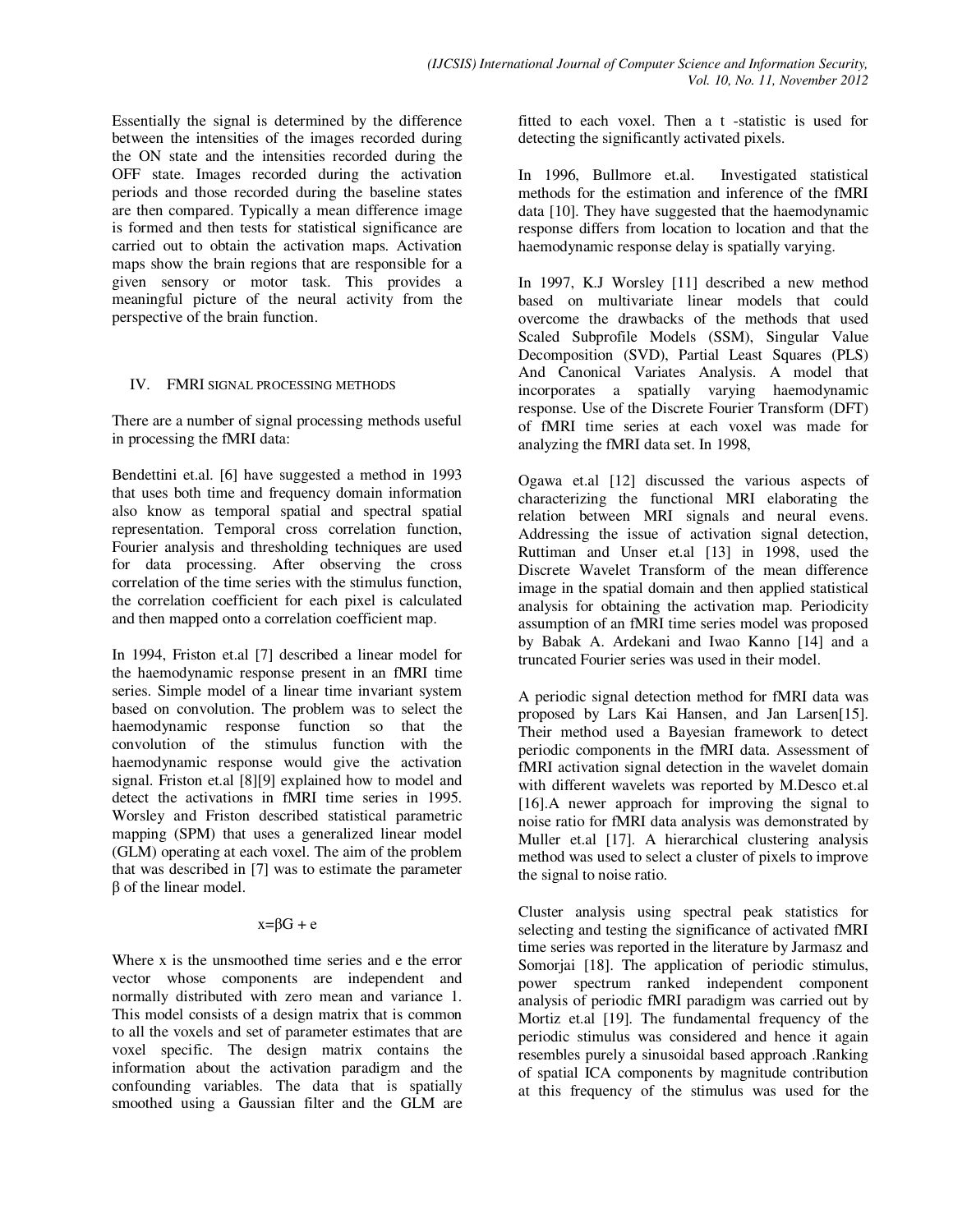detection purpose. Figure 2 shows the activation map. Colour pixels indicate the activated regions in the brain.



Figure 2: Activation map for one of the slices [20]

V. CLINICAL APPLICATIONS

- Examine the anatomy of the brain.
- Determine precisely which part of the brain is handling critical functions such as thought, speech, movement and sensation, which is called brain mapping.
- Help assess the effects of stroke, trauma or degenerative disease (such as Alzheimer's) on brain function.
- Monitor the growth and function of brain tumors.
- Guide the planning of surgery, radiation therapy, or other surgical treatments for the brain. [20][2]

## VI. CONCLUSION

Neural activity and functional studies of the brain can be investigated with modalities like Positron Emission Tomography (PET), Single photon Emission Computed Tomography (SPECT), Magnetic Encephalography (MEG), and optical Imaging. All these modalities are compared briefly. fMRI is a non invasive method for investigating the structure and function of the brain. It has good temporal and spatial resolutions and it is therefore possible to carry out an fMRI experiment in a repetitive manner. fMRI based investigations, because of the safety, wide availability and extraordinary flexibility in terms of the application of this non ionizing imaging approach. Most recently, fMRI has emerged as a promising new extension of the technology for clinical neuroimaging.

## ACKNOWLEDGMENT

 The authors are grateful to Dr. Madhuri Khambete and Prof A. D. Gaikwad for their motivation, and help towards the completion of this paper, as well as for providing valuable advice.

 We would also like to thank our colleagues from Instrumentation and Control Dept. of Cummins College of Engineering for Women for their feedback during the discussions.

### REFERENCES

[1] "Functional Magnetic Resonance Imaging", novel transform method, Ajay V.Deshmukh, Vikram M.Gadre.

[2 ]"Brain Mapping the Methods", Arthur W. Toga, John C.

Mazziotta<br>[3] Dale, A.M., [3] Dale, A.M., and Sereno, M.I. (1993)."Improved localization of critical activity by combining EEG and MEG with MRI cortical surface reconstruction –A linear approach "J.cognit.Neurosci.5,162-176.

[4] Frackowiak, R.S., and Friston, K.J. (1994). Functional neuroanatomy of the human brain: Positron Emission tomography-A new neuroanatomical technique.J.Anat.184, 211-225.

[5] Michal K.stehling, Robert turner, Peter Mansfield, "Echo-planar Imaging Magnetic resonance imaging in a fraction of second", Science,vol.254,pp.44-49.

[6] P.A Bendettini, A.Jesmanowicz, E.C. Wong and J.S.Hyde," Processing strategies for time course data sets in functional MRI of the human brain", *Magn.Reson.Med. vol.30, pp.161-171, 1993.* 

[7] K.J.Friston, P.Jezzard and R.Turner,"Analysis of functional time series", *Hum. Brain Mapp.Vol.1, pp.153- 171, 1994.* 

[8]K.J.Friston,

A.P.Holmes,J.B.Polin,B.J.Grasby,C.R.Williams,R.S.J.Frack owiiiak,nad R.Turner, "Analysis of time series Revisited", *Neuroimage,vol.2,pp.45-53,1995.* 

**[9**] K.J.Friston, A.P.Holmes, K.J.Worsley, J.B.pline, C.D.frith, and R.S.J.Frackowiak,"Statistical Parametric Maps In Functional Imaging: A Generalized Linear Approach". Human Brain Map. Vol.2.pp.189-210,1995.

[10]E.T.Bullmore,M.J.Brammer,S.C.R.williams,S.Rabe-

Henketh,N.Janot,A.david,et.al,"statistical Methods of estimation and Inference for Functional MR Image Analysis",Magn.Reson.Med.,vol.35,pp 261-277,1996.

[11] K.J.Worsley, J.B.Poline, K.J.Friston, and A.C.Evans," Characterizing the response of PET and fMRI data using multivariate linear models", Neuroimage,vol.6,pp.305- 319,1997.

[12] S.Ogawa, R.S.Menon, S.G.Kim, and K. Ugurbil, "On the Characterizing o Functional Magnetic Resonance Imaging of the

Brain",Annu.Rev.Biomol.Struct.,vol.27,pp.447-474,1998.

[13]Urs.E.Ruttimann, Michael Unser, Robert R.Rawlings, Daniel Rio, nick R.Ramsey, Venkata S.Mattay, Dniel W.Hommer, Oseph A.frank,and Daniel R.Wienberger, "Statisitical Analysis of functional MRI data in the Wavelet domin",*IEEE Trans.Med.Imag.*,vol.17,No2,pp.142- 153,1998

[14]Babak A.Ardekani, and Iwao Kanno," Statistical methods for detection activation regions in functional MRI brain", M*ag.Reson.Imag*., Vol 16,No10,pp.1217-1255,1998.